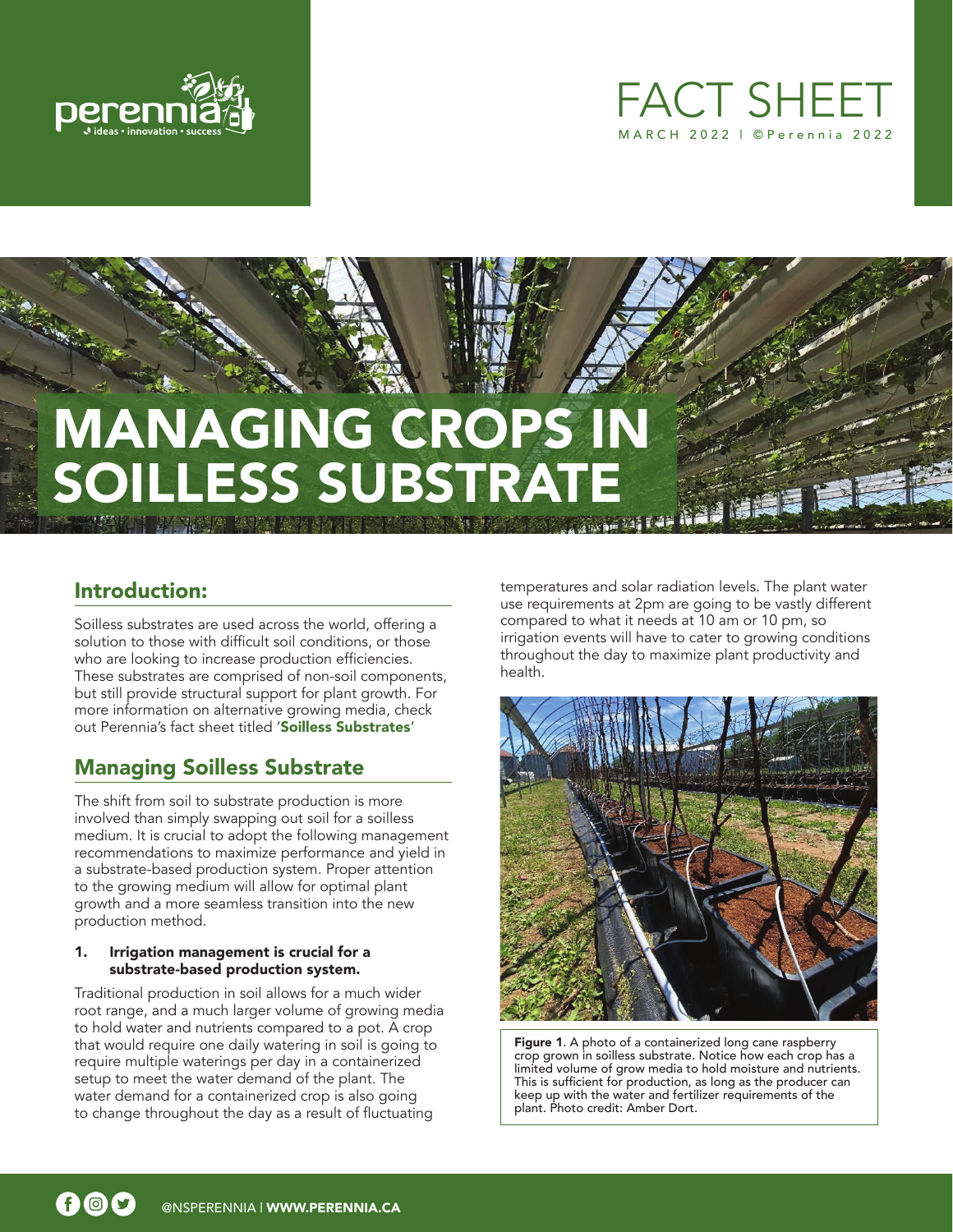

# FACT SHEI MARCH 2022 | ©Perennia 2022

One of the most effective ways to monitor an irrigation system is to track the volume of irrigation water going into the pot, and the volume of water coming out the bottom of the pot. Comparing these values over the same 24-hour period will be indicative of the water status of the plant, and the growing media.

Leachate, or drain, are used interchangeably to refer to the fertigation solution that leaches out of the bottom of the pot following an irrigation event. This excess nutrient solution is a necessary evil for maintaining a healthy root zone, however there are limits as to how much leachate is actually beneficial to the crop. Past a certain percentage, the drainage becomes excessive and does not provide any additional benefit to the plant. 'In protected spaces, excess leachate is linked to an increased risk of root disease, and contributes to overall humidity levels as well. Excess humidity results in increased severity of disease and pest infestations in the production space. By maintaining a tight balance on the amount of water leaving the system, fertilizer and water loss can be minimized while still allowing for the maintenance of healthy and productive roots.

#### 2. Inherent nutritional value of substrate compared to soil.

Soil has some inherent nutritional content which the plants can draw from throughout the season, whereas substrate has very little to offer in terms of baseline nutrition. Fertilizer should be provided to substrategrown crops with every irrigation event throughout the day to make sure that the plants are getting everything that they need. Inadequate nutrition results in poor plant growth and crops that are not meeting their full yield potential.

This nutritional baseline differs depending on what the base growing material is, meaning that the fertilizer recipes are not 'one size fits all'. Submitting substrate samples for nutritional analysis before planting will show which nutrients are present and to what degree. Regular nutrient analysis of substrate throughout the growing season is recommended to ensure that nutrients are present in their appropriate proportions and not accumulating over time.

## 3. Adjustment of the target values relating to substrate.

Maintaining the growing media in a production system is reliant on measuring and maintaining key parameters within a range of target values. As the base material of the substrate changes, so do its physical and chemical properties of the growing media. This translates to inconsistencies in those target values when across different base materials.

Substrate pH is an excellent example of this (see Figure 2). Where the target pH in soil production sits around 6.5, certain soilless substrate requires a more acidic pH of 5.5. Nutrient availability is highly reliant on the base material of the substrate, so it makes sense to see differences in what that target number is for pH.

It is also important to remember that all substrates are not created equal. While a pH of 5.8 might satisfy the maximum nutrient availability in one growing media, it does not mean that it will be the target value when growing in another.





Figure 2. A side-by-side schematic showing nutrient availability according to the pH of the growing media. The left diagram shows the nutrient availability in a soil-based system (ideal range is 6.5-7.0), and the right one depicts a substrate-based system (ideal range is 5.4-6.0). Each nutrient has a range of availability and capturing the best-case availability for each nutrient is the goal in assigning a target pH. Notice how these nutrients availabilities change depending on the growing media in question. Photo credit: South Dakota State University (left) and the University of Georgia Extension (right).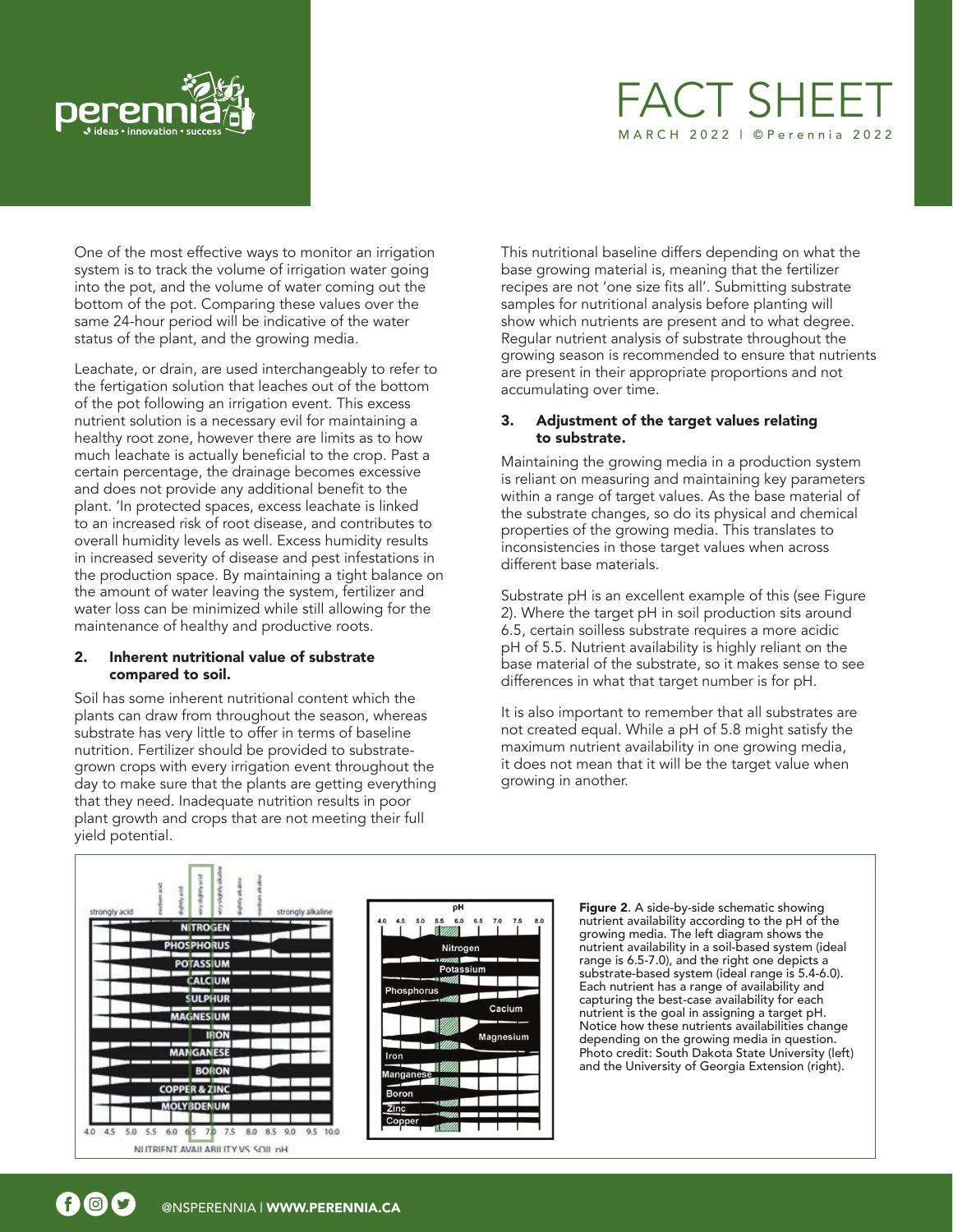

# **FACT SHEE** MARCH 2022 | ©Perennia 2022

Another target range that shifts w substrate production is the optimum moisture tension (kPa). Moisture tension is a measurement reflecting the availability of water in the matrix, and the amount of effort required to pull water from the pores. Smaller pores are created by small particles, will hold onto water more tightly compared to larger pores created by larger particles. Plants grown in soil have a much larger volume of root material, which allows for a higher capacity to extract water from pores in the ground. By growing a plant in a containerized, substrate-based system, you are miniaturizing this root system. This reduction in root volume results in a lessened ability to pull water from high-tension pore spaces. Containerized crops must be treated more gently in that regard, as they will not bounce back from a dry period as well as a crop that is grown in soil.

- The ideal moisture tension for tomatoes grown in a peat-based substrate is 1 to -5kPa.
	- Within this range, water is easily accessible by the roots, and transpiration and yield are maximized. Running a moisture tension higher than this will result in lower transpiration rates and smaller fruits, both of which are major symptoms of moisture stress.
- A moisture tension reading of 0 to -1 kPa indicates that the substrate is overly saturated.
	- This is a result of too much water being added to the substrate, or not allowing the pot enough time to drain before the next irrigation event. Too much water leads to a reduction in air spaces in the soil and can result in root dieback.
- A moisture tension that reads >-10 kPa is associated with a substrate that is much too dry.
	- The substrate is lacking in water content and is not able to sustain plant growth or high yields. While the plant might not wilt right away, water should be added to the substrate immediately. The substrate should be closely managed until it approaches the ideal moisture tension range to sustain a healthy, growing crop.

# Monitoring Water Content in **Substrate**

Water content can be assessed in a handful of ways. It is important to be aware of what the reading from the monitoring equipment means – moisture tension and

moisture content are two different things. A substrate can have a high moisture content, but that does not necessarily mean that the water is readily available to the root system.

## 1. Basic squeeze test:

This is not the most accurate method for testing moisture tension in the substrate, but it can give some indication on where the moisture tension of the media sits on the tension scale. This will help create familiarity with the substrate and develop a feel for the ideal substrate moisture level.

- Take a representative handful of substrate from the growing container and give it a squeeze.
	- If the substrate is dripping wet without any pressure, or after the application of a very low amount of pressure, the substrate is much too wet. This translates to a low moisture tension reading
	- If after applying medium amount of pressure to the substrate sample and you start to see water dripping out of the substrate, the moisture tension is around the target level
	- A high degree of pressure applied to the substrate that results in little – to- no solution dripping out of the media indicates that the substrate is too dry. This translates to a high moisture tension reading

## 2. Tensiometers

- Moisture sensors that measure the tension between soil particles and water molecules
- Relatively simple and inexpensive
- Require some maintenance through the growing